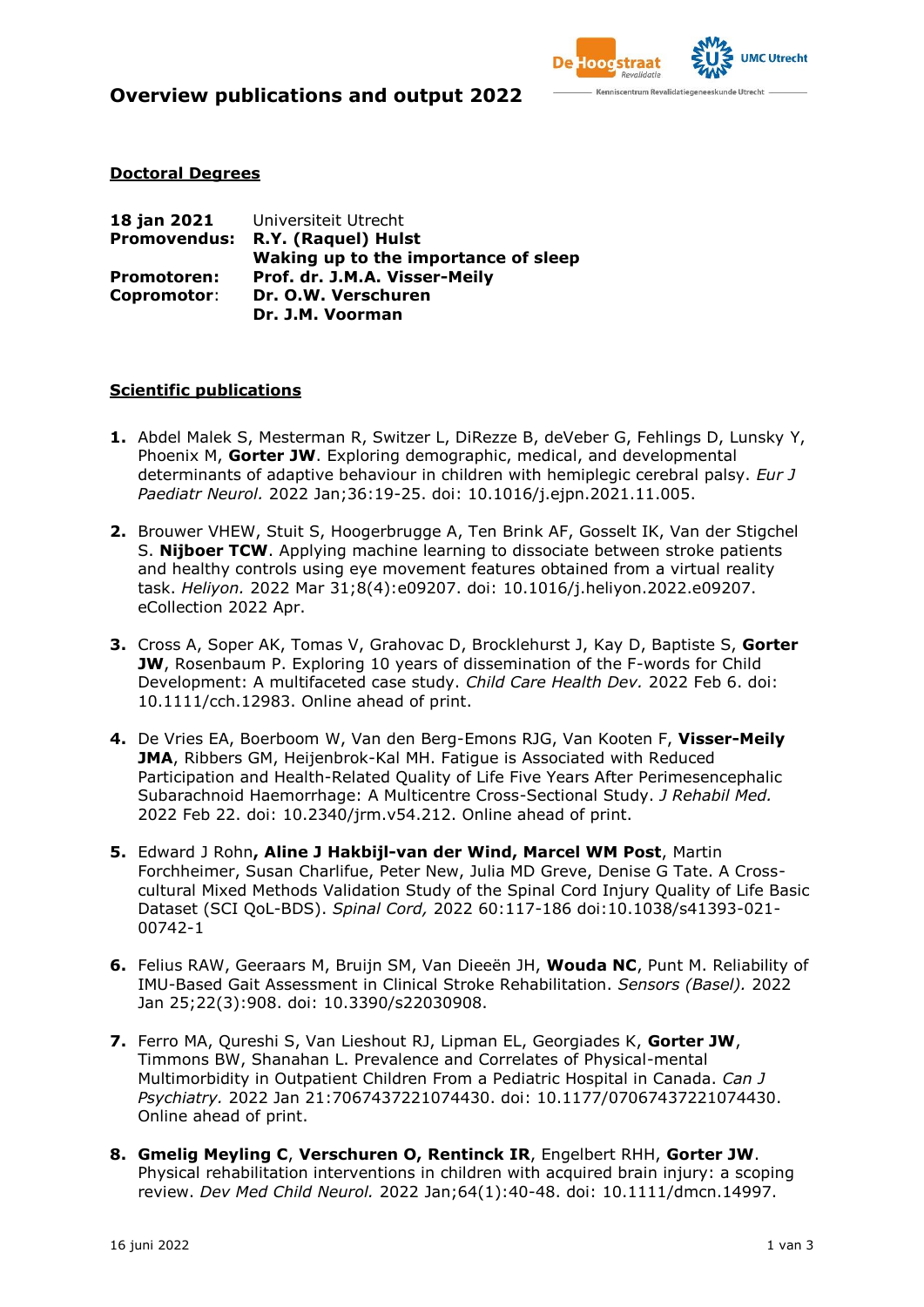- **9.** Halvorsen A, Pape K, **Post M**[, Biering-Sørensen F, Engelsjord M, Steinsbekk A.](https://pubmed.ncbi.nlm.nih.gov/35266007/)  [Caregiving, Participation, and Quality of Life of Closest Next of Kin of Persons Living](https://pubmed.ncbi.nlm.nih.gov/35266007/)  [with Spinal Cord Injury in Norway.](https://pubmed.ncbi.nlm.nih.gov/35266007/) *J Rehabil Med.* 2022 Apr 7;54:jrm00278. doi: [10.2340/jrm.v54.2162.](https://pubmed.ncbi.nlm.nih.gov/35266007/)
- **10.Helleman J**, **Bakers JNE**[, Pirard E, Van den Berg LH,](https://pubmed.ncbi.nlm.nih.gov/35129626/) **Visser-Meily JMA**, **Beelen A**. [Home-monitoring of vital capacity in people with a motor neuron disease.](https://pubmed.ncbi.nlm.nih.gov/35129626/) *J Neurol.*  [2022 Feb 7. doi: 10.1007/s00415-022-10996-1. Epub ahead of print.](https://pubmed.ncbi.nlm.nih.gov/35129626/)
- **11.**Hoogen A van den, **Ketelaar M**[. Parental involvement and empowerment in](https://pubmed.ncbi.nlm.nih.gov/35526086/)  [paediatric critical care: Partnership is key!](https://pubmed.ncbi.nlm.nih.gov/35526086/) *Nursing in Critical Care* 2022;27(3):294- [295. doi: 10.1111/nicc.12727.](https://pubmed.ncbi.nlm.nih.gov/35526086/)
- **12.**[Kennedy P, Conroy E, Heverin M, Leroi I,](https://pubmed.ncbi.nlm.nih.gov/35362219/) **Beelen A**, Van den Berg L, Hardiman O, [Galvin M. Burden and benefit-A mixed methods study of informal Amyotrophic Lateral](https://pubmed.ncbi.nlm.nih.gov/35362219/)  [Sclerosis caregivers in Ireland and the Netherlands.](https://pubmed.ncbi.nlm.nih.gov/35362219/) *Int J Geriatr Psychiatry.* 2022 Mar 14;37(5). doi: 10.1002/gps.5704. Online ahead of print.
- **13.Ketelaar M**[, Willis C, Rosenbaum P. Partnering to solve the participation puzzle.](https://pubmed.ncbi.nlm.nih.gov/34985392/)  *Disabil Rehabil.* [2022. Online ahead of print. DOI: 10.1080/09638288.2021.1994028](https://pubmed.ncbi.nlm.nih.gov/34985392/)
- **14.**Neelemans KN, **Nijboer TCW**[, Ten Brink AF, KnowledgeBrokers Neglect Study Group:](https://pubmed.ncbi.nlm.nih.gov/35445544/)  **Brinkhof E**, **Haver O**, **Jansen M**, **[Van de Moosdijk C](https://pubmed.ncbi.nlm.nih.gov/35445544/)**, **Timmerarends A**. The [mobility assessment course: A ready-to-use dynamic measure of visuospatial neglect.](https://pubmed.ncbi.nlm.nih.gov/35445544/)  *[J Neuropsychol.](https://pubmed.ncbi.nlm.nih.gov/35445544/)* 2022 Apr 20. doi: 10.1111/jnp.12277. Online ahead of print.
- **15.Oude Lansink ILBO**[, Van Stam PCC, Schafrat ECWM, Mocking M, Prins SD,](https://pubmed.ncbi.nlm.nih.gov/35445450/) **Beelen A**, Cuppen I, Van der Pol WL, **Gorter JW**, **Ketelaar M**[. 'This battle, between your gut](https://pubmed.ncbi.nlm.nih.gov/35445450/)  [feeling and your mind. Try to find the right balance': Parental experiences of children](https://pubmed.ncbi.nlm.nih.gov/35445450/)  [with spinal muscular atrophy during COVID-19 pandemic.](https://pubmed.ncbi.nlm.nih.gov/35445450/) *Child Care Health Dev.* 2022 Apr 20. doi: 10.1111/cch.13014. Online ahead of print.
- **16.**[Palsma JC, Kouwijzer I, Adriaansen J, Valent LJM, van der Woude LHV;](https://pubmed.ncbi.nlm.nih.gov/35132066/)  HandbikeBattle group, **Post MWM**[, de Groot S. Low drop-out rates in the](https://pubmed.ncbi.nlm.nih.gov/35132066/)  [HandbikeBattle free-living training study: understanding the reasons for dropping out.](https://pubmed.ncbi.nlm.nih.gov/35132066/)  *Spinal Cord Ser Cases.* [2022 Feb 7;8\(1\):20. doi: 10.1038/s41394-022-00490-1.](https://pubmed.ncbi.nlm.nih.gov/35132066/)
- **17.**[Roels EH, Schneider CCI, Reneman MF,](https://pubmed.ncbi.nlm.nih.gov/35046539/) **Post MWM**. Content validity of the Work [Rehabilitation Questionnaire \(WORQ\) for persons with spinal cord injury: A mixed](https://pubmed.ncbi.nlm.nih.gov/35046539/)  [methods study.](https://pubmed.ncbi.nlm.nih.gov/35046539/) *Spinal Cord.* 2022 Apr;60(4):354-360. doi: 10.1038/s41393-021- 00738-x.
- **18.**Rohn EJ, **[Hakbijl-van der Wind AJ, Post MWM](https://pubmed.ncbi.nlm.nih.gov/35079100/)**, Forchheimer M, Charlifue S, New P, [Greve JMD, Tate DG. A Cross-cultural Mixed Methods Validation Study of the Spinal](https://pubmed.ncbi.nlm.nih.gov/35079100/)  [Cord Injury Quality of Life Basic Dataset \(SCI QoL-BDS\).](https://pubmed.ncbi.nlm.nih.gov/35079100/) *Spinal Cord,* 2022 60:117- [186 doi:10.1038/s41393-021-00742-1](https://pubmed.ncbi.nlm.nih.gov/35079100/)
- **19.**Spreij LA, **Visser-Meily JMA**[, Sibbel J, Gosselt IK,](https://pubmed.ncbi.nlm.nih.gov/33138703/) **Nijboer TCW.** Feasibility and [user-experience of virtual reality in neuropsychological assessment following stroke.](https://pubmed.ncbi.nlm.nih.gov/33138703/)  *Neuropsychol Rehabil.* [2022 May;32\(4\):499-519. doi:](https://pubmed.ncbi.nlm.nih.gov/33138703/)  [10.1080/09602011.2020.1831935.](https://pubmed.ncbi.nlm.nih.gov/33138703/)
- **20.Verheul F**[, Gosselt I, Spreij L,](https://pubmed.ncbi.nlm.nih.gov/35661025/) **Visser-Meily JMA**, Te Winkel S, **Rentinck I**, **Nijboer T**[. Can serious play and clinical cognitive assessment go together? On the](https://pubmed.ncbi.nlm.nih.gov/35661025/)  [feasibility and user-experience of virtual reality simulations in paediatric](https://pubmed.ncbi.nlm.nih.gov/35661025/)  neurorehabilitation. *[J Pediatr Rehabil Med.](https://pubmed.ncbi.nlm.nih.gov/35661025/)* 2022 Jun 1. doi: 10.3233/PRM-200801. Online ahead of print.